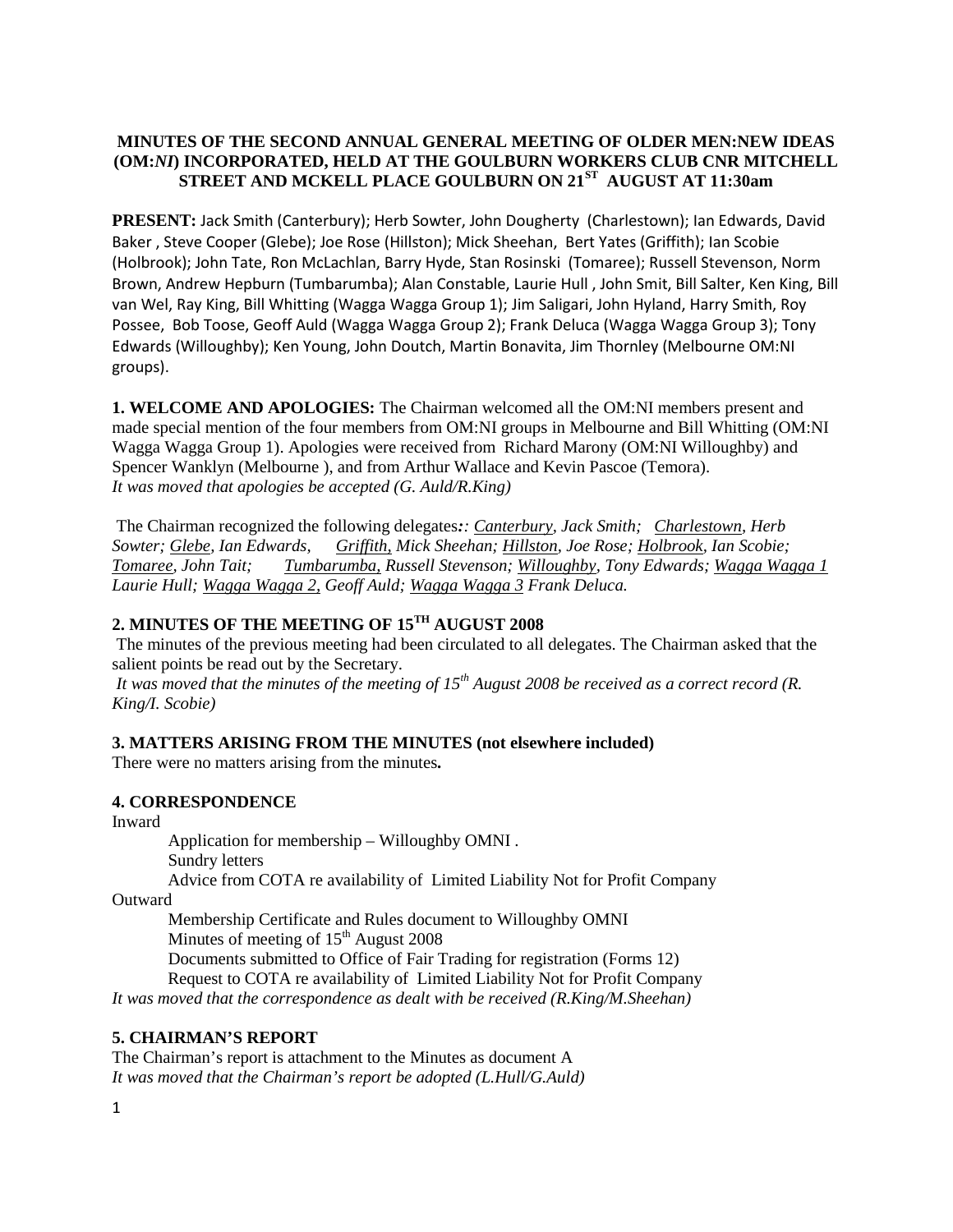## **6. FINANCIAL REPORT**

The secretary/Treasurer presented the financial report copies of which were tabled. Total deposits were \$2,171.54, total withdrawals \$1,044.00 and the account balance as at 30 June 2009 was \$1,127.54.

In subsequent discussion, the Treasurer pointed out that the accounts included \$200.00 subscriptions from Willoughby OM:NI group and that given the recency of their membership their subscription was taken to cover the group for the period 2009-2010.

It was agreed that once the subscriptions for the year had been paid, no further amounts were due for new members joining during the financial year

The need to establish more OM:NI groups was acknowledged and also information about the location of previous groups including those now incorporated within Older Men's Network Inc.

The example of Melbourne in establishing 19 OM:NI groups in five years was applauded. It was agreed that all OM:NI groups should be encouraged to extend the number of OM:NI groups within their neighbourhood.

Relationships with Men's Shed were discussed with members generally viewing this as a positive step and as an opportunity for partnerships.

*It was moved that the financial statement be received (R.King/R.Stevenson)*

## **7. REPORTS FROM GROUPS**

The Chairman thanked all 13 groups for submitting reports and confirmed that copies of all these reports (from Canterbury, Charlestown, Griffith, Glebe, Hillston, Holbrook , Temora, Tomaree, Tumbarumba, Wagga Wagga 1, Wagga Wagga 2, Wagga Wagga 3, and Willoughby), had been given to delegates. A brief statement of the history and present status of OM:NI in Victoria was circulated and addressed by the Melbourne OM:NI members. Joe Rose (Hillston) wished to present a report about his OM:NI group. It was decided that time would be made available at the conclusion of the meeting (this was done). *It was moved that the reports be taken as read (J.Tate/G.Auld)*

### **8. ELECTION OF COMMITTEE**

The following elections were made:

Chairman: Laurence Hull *(G.Auld/ I.Scobie)*

Vice-Chairmen : Bill Whitting (*B.Salter/ T.Edwards)* , Herb Sowter *(R.King/I.Scobie)*

Public Officer/Secretary/Treasurer: Ray King *(I.Scobie/L.Hull)*

*It was proposed that the secretary also retain the duties of treasurer and that the Treasurer have power to co-opt an OM:NI member as assistant Treasurer (T.Edwards/I.Scobie)*

#### **9. OTHER BUSINESS AS NOTIFIED**

#### **1. Per capita subscriptions for period 2009-2010.**

The Chairman stated that the previous capitation subscription of \$10.00 seemed adequate given the statement of accounts presented by the Secretary/Treasurer.

*It was moved that the per capita subscription for 2009-2010 be \$10.00 (J.Tate/H.Sowter)*

#### **2 Day and Date of AGM in 2010**

It was resolved that the 2010 AGM be held at the Workers Club in Goulburn on Friday 20<sup>th</sup> August 2010. *(H.Sowter/G.Auld)*

#### **3. Communication among groups (newsletter-OM:NI L-inc, other ideas**).

Discussion centered around the need for groups to communicate with one another. The practice of an occasional newsletter (e.g. OM:NI L.inc) was supported with the suggestion that this might be one of the duties of the Vice-chairmen.